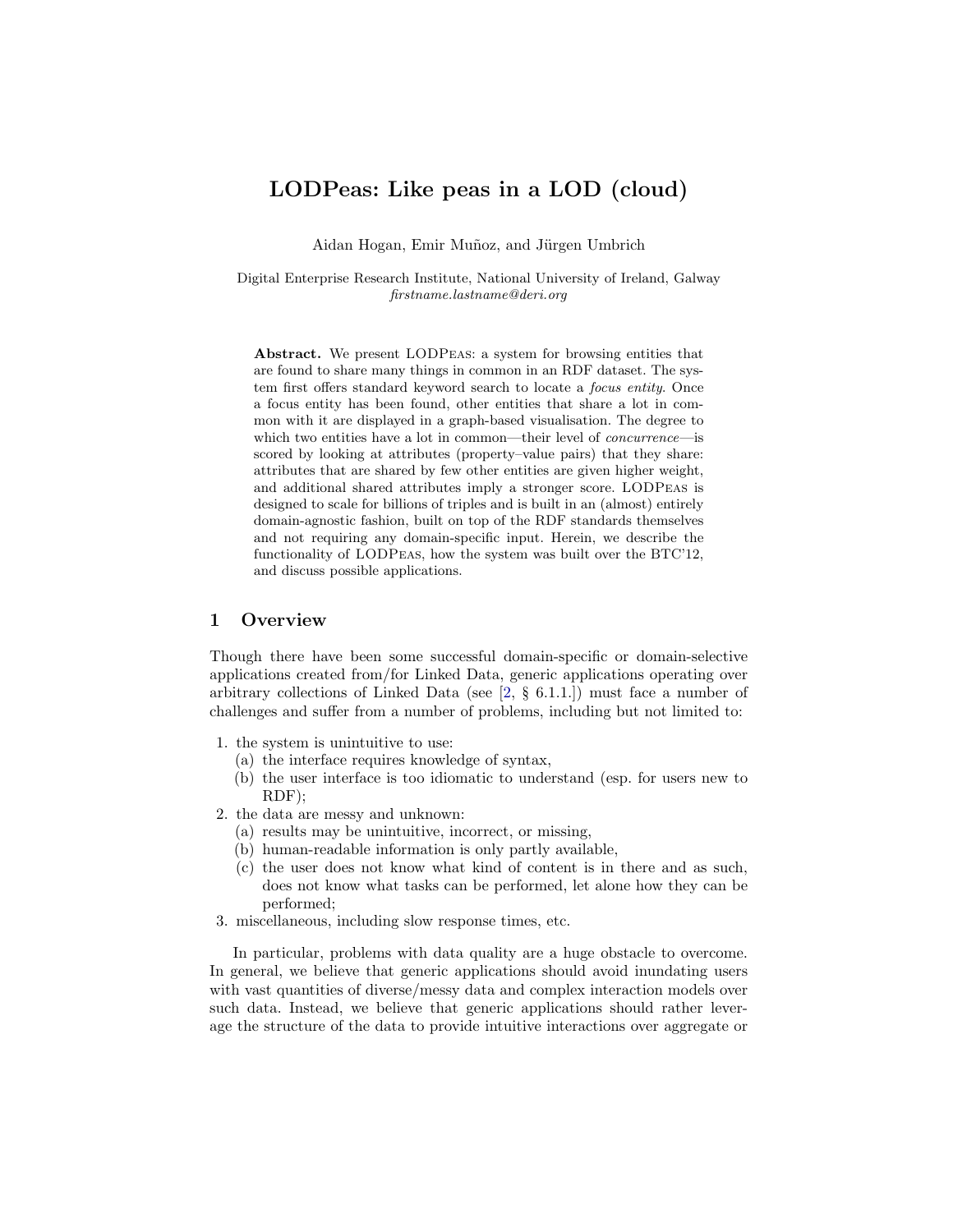

<span id="page-1-1"></span>Fig. 1. Screenshot of result for search "philip roth" showing details of the most closely related entity (being hovered over), "Nicholas Meyer"

meta-information derived from the description of groups of entities. Put another way, we see potential in generic applications that offer a different perspective to mainstream sites: a perspective built from *aggregate* views over *multiple* entities, their implicit context, relationships, etc. Importantly, views are computed from RDF data, not composed (primarily) of RDF data: hence, some of the noise and diversity of the data are (mercifully) hidden from the user.<sup>[1](#page-1-0)</sup>

Herein, we present an application called LODPeas that computes views of similar entities—entities that share a lot in common—from the RDF data provided for the BTC'12 challenge, and use the results to power a visualisation tool. The core functionality of the system is straightforward: the user enters a keyword search for an entity and receives back a result pane as depicted in Figure [1.](#page-1-1) The result pane contains various "peas", each referring to a particular entity. The central/focus entity is that which was searched for (in this case "Philip Roth"). The surrounding entity peas (top-20) are those computed from the underlying RDF data to share a lot in common with the focus entity. The colouring and size of the peas indicate how much they share in common with the focus entity. Hovering over a pea gives a brief overview of the entity (where available) including a name, image and brief comment  $( $300$  characters); this$ is shown in Figure [1](#page-1-1) for Nicholas Meyer. Various parts of the graph visualisation can be hovered over to find out more information, including the edges present between peas. Surrounding peas can be clicked to make them the focus pea.

<span id="page-1-0"></span><sup>1</sup> As opposed to, e.g., our own system: <http://swse.deri.org/>.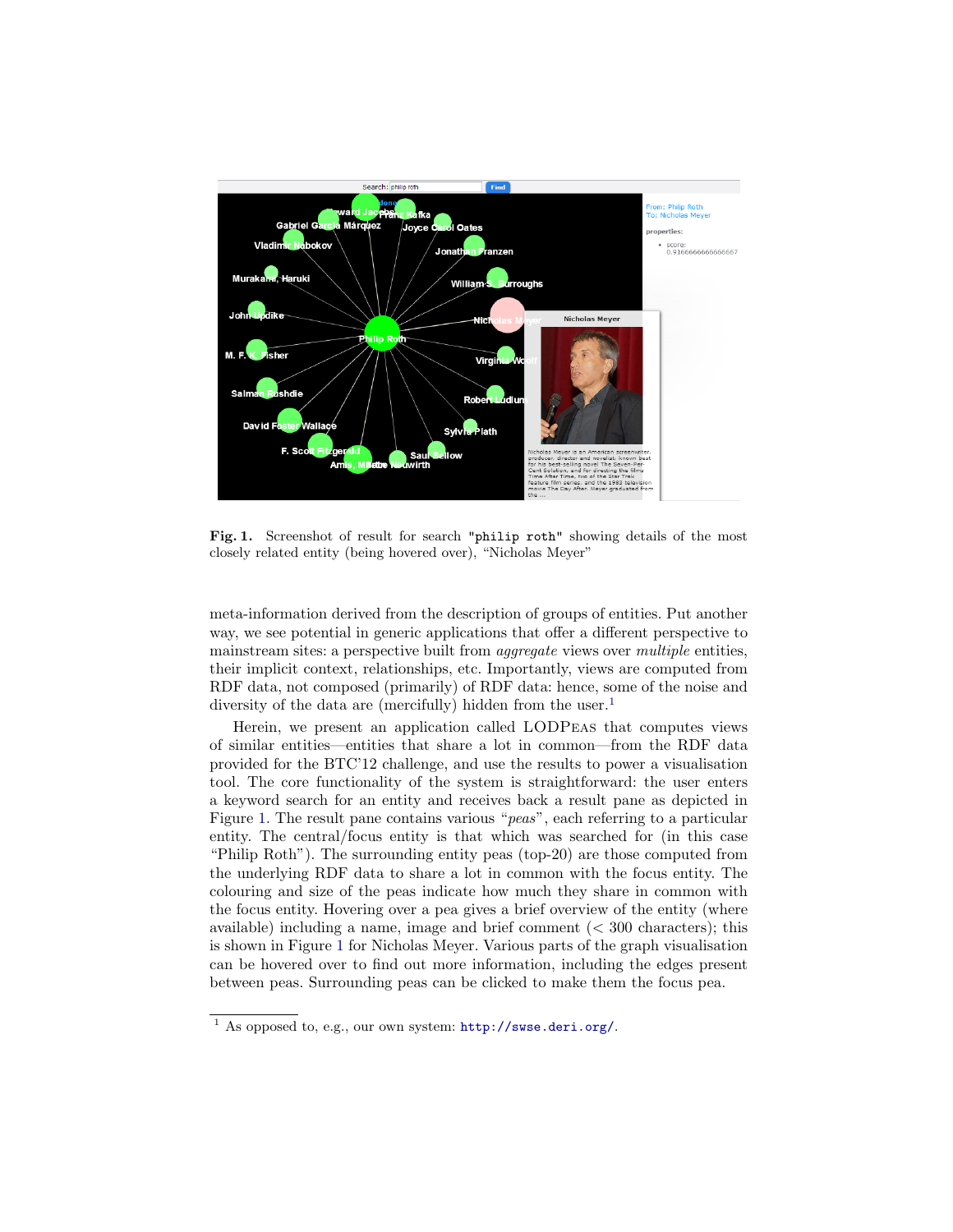

<span id="page-2-0"></span>Fig. 2. Processing pipeline for building the LODPeas application from the BTC'12 data.

Herein, we first provide a brief overview of the processing and indexing steps involved in generating this prototype application from the BTC'12 dataset. We then describe actions that the underlying index scheme allows. Finally, we summarise how the system meets the requirements of the BTC'12 challenge.

An online working prototype of the system is available to use at <http://deri-srvgal28.nuigalway.ie/lodpeas/>. We intend to refine, improve and extend this system in the coming months.

### 2 Processing/Indexing the BTC'12

In Figure [2,](#page-2-0) we present the pipeline for processing the BTC'12 and creating the LODpeas prototype. We now briefly provide an informal description of each step. For the pre-processing and indexing phases, we re-use a lot of the SWSE architecture, which is built largely on top of standard Java libraries and which we have been developing (on and off) for the past seven years [\[3\]](#page-7-1).

We process the entire BTC'12 corpus, but with one exception: we filter out RDF data produced internally within the crawler to represent response HTTP headers; these meta-information were embedded in the primary BTC'12 data, but are not part of the Web content itself. We develop our methods to deal with static data, bulk sorts and bulk loading. Though we do not discuss runtimes in detail, as a rough indication, the pre-processing phase took about one week on a quad-core server with 64GB of RAM.

#### 2.1 Ranking Documents and IDs

Given a heterogeneous corpus of Web data, ranking is an important factor to decide which elements—be it documents, entities, properties, identifiers, etc. have the most prominence. Ranking is particular important for the selective display and prioritisation of results for the end user.

In the first step, we apply a PageRank-style analysis over the documents in the corpus. We consider a link from one RDF document to another if and only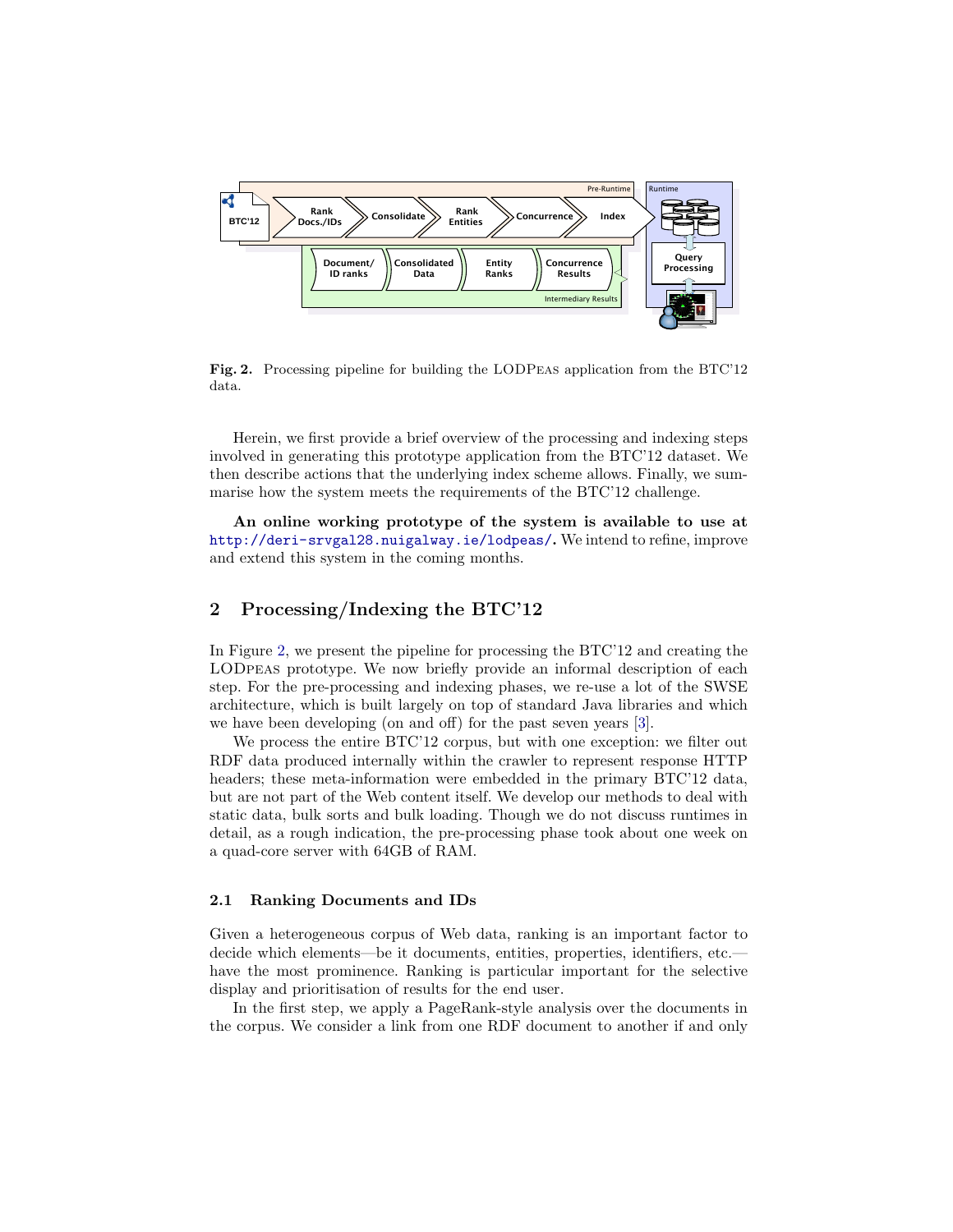if the source document mentions a URI (in any position of a triple) that dereferences to the target document. We thus build a graph of interlinked documents, considering only links between documents included within the corpus itself (i.e., we prune "deadlinks"). We then compute a PageRank score for each document (the details of this process are available in more detail in [\[3\]](#page-7-1)). In the random surfer model of PageRank, the score for each document indicates (roughly) the probability of an agent traversing RDF documents through dereferenceable links being at that particular document at a given point after a long walk.

In the second step, we rank the RDF terms appearing in the data. The rank of a term can be succinctly defined as the sum of the PageRank of all the documents it is mentioned in. This score indicates the probability that the random surfer is—at some particular time after a sufficiently long walk—at a document that mentions that term. We only rank URIs and blank-nodes, where we use these term scores primarily in the next consolidation/canonicalisation phase.

#### 2.2 Consolidation

Given that the data from the corpus come from multitudinous sources that may implement different naming schemes, we next consolidate the data to merge information about entities presented under different identifiers. In particular, we consolidate the data based on explicit owl:sameAs relations found within the corpus itself. We first scan the data to extract all such relations from the data and load them into a special in-memory index structure (details in [\[3\]](#page-7-1)), which implicitly performs the transitive and symmetric closure of the relation using an inherent Union-Find algorithm. The result is a map from RDF terms (blank nodes and literals) to their set of aliases. Then, for each individual set of aliases, we select a canonical identifier (a pivot element) based on the highest rank term found from the previous phase. This ensures that the canonical identifier selected for the entity is the most "recognisable" one. In the second phase, we scan all of the data again and rewrite aliases (in the subject position or the object position of non-rdf:type triples) to their canonical form.

After consolidation, some aliases may remain unconsolidated. In other works, we have investigated using richer OWL semantics to perform consolidation including functional and inverse-functional properties [\[5\]](#page-7-2); we may incorporate these methods again at a later stage. Finally, we recognise that many readers may be concerned about the quality of owl:sameAs relations found in the wild, as per analyses such as by Halpin et al. [\[1\]](#page-7-3). Though we did encounter some nasty examples of erroneous consolidation (particular drug-related RDF data; cf. [\[5\]](#page-7-2)), we generally find the precision of such relations to be quite high (we reported 97.2% precision after manual inspection in previous work [\[5\]](#page-7-2)).[2](#page-3-0)

#### 2.3 Ranking Entities

Now that entities have been consolidated under respectively selected canonical identifiers, we can rank the entities themselves: we simply re-run the term

<span id="page-3-0"></span> $\frac{2}{1}$  The proof is in the pudding: <http://deri-srvgal28.nuigalway.ie/lodpeas/>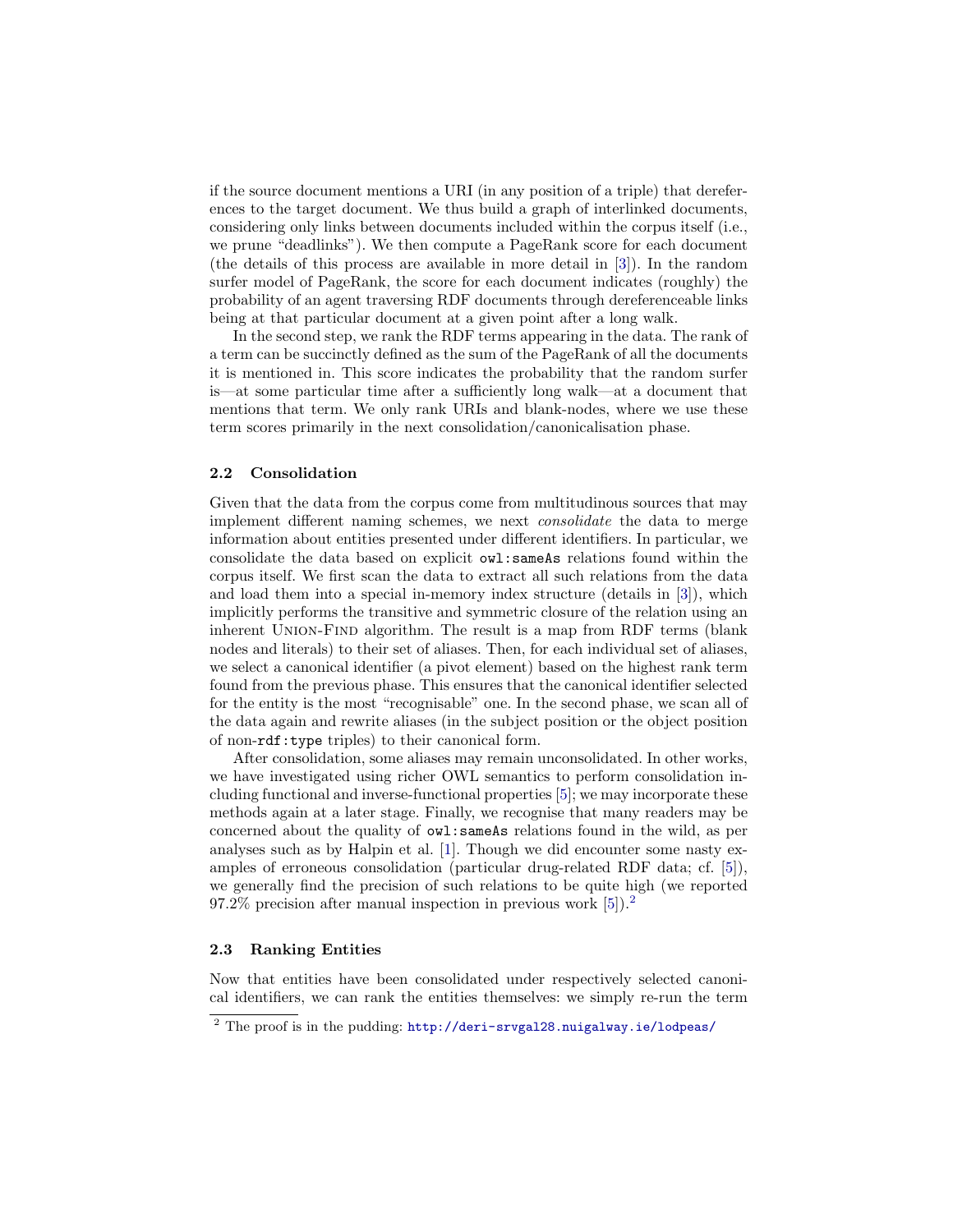ranking procedure over the consolidated data to get the ranks of identifiers for different entities. These are used later to prioritise presentation of entities that are often mentioned in highly ranked documents.

#### 2.4 Concurrence

In the next phase, we wish to rank how much various entities share in common. To do this, we use an existing method—previously introduced by us in  $[5,4]$  $[5,4]$  called concurrence. The core intuition is straightforward: we compute a concurrence score between pairs of entities that increases (monotonically) for each property–value that they share in common. Property–value pairs are directionless, and can refer to predicate–object pairs shared by both entities, or predicate– subject pairs that form "inlinks" shared by both entities. The fewer other entities that share a property–value pair, the more "selective" the pair is considered and the higher the concurrence score boost: if  $n$  entities share a property–value pair, then they receive a  $\frac{1}{n}$  pairwise boost to their concurrence score. When entities share multiple property–values in common, each individual boost score is aggregated into an overall concurrence score using a probabilistic sum. More details on the concurrence scoring and the computation thereof is available in [\[5,](#page-7-2)[4\]](#page-7-4). Herein, it is sufficient to consider concurrence as a scoring of how much two entities share in common, which is proportionate to how exclusive those shared things are and how many they are.<sup>[3](#page-4-0)</sup>

### 3 Indexing and User Interface

Having computed all of the interim results and performed the pre-processing necessary to power the final prototype, we then build the following indexes so as to support lookups for the required functionalities:

Inverted Keyword Index: This store maps keyword queries to a ranked list of entities. We use the popular Lucene software for this index. For each (consolidated) entity, we build a virtual document of text from the literal string values attached directly to it as object values. We store the content of this virtual document as an inverted index against the respective entity identifier. In terms of ranking elements, we index *label* (or name) literals with a high boost value to boost their relevance to the keyword query. Furthermore, we set a boost score for each entity as its rank (computed two phases previous). In each virtual document, we also embed meta-information about the preferred label and comment for display, a list of associated images (detected by analysing the file extension on object values) and ranking information. This allows us to generate a "snippet" view directly from keyword matches.

<span id="page-4-0"></span><sup>3</sup> For scalability reasons, we do not consider property–value pairs that are shared by more than 50 entities  $(n > 50)$  since the outcome is quadratic. However, these pairs would mostly have minimal effect on concurrence  $(\frac{1}{50})$ .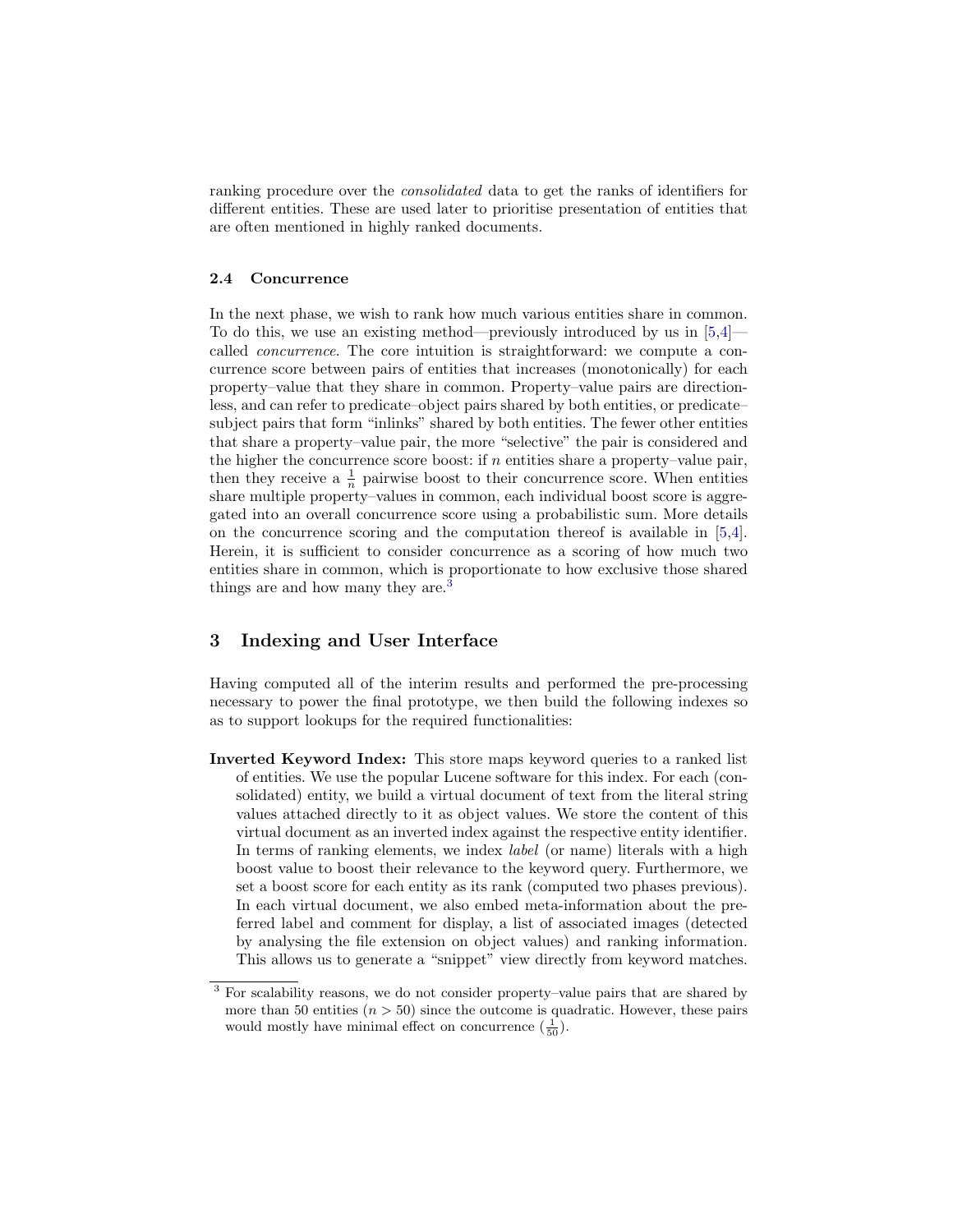- Quadruple Index: This store maps a (consolidated) subject to all quadruples about it, and all original aliases found for it. As such, the focus result index can be used to retrieve all RDF triples and their provenance available about a given entity (subject). For this, we use simple blocked and compressed files and skip lists, as used in SWSE (detailed in [\[3\]](#page-7-1)). For rendering quadruple information, we also need labels and ranks for predicates and classes; these are merged into the block of results for an entity such that the entire package of data need to represent an entity can be retrieved in one index lookup (i.e., no joins are required).
- Concurrence Index: Using the same low-level indexing scheme as for quads, this indexes the concurrence results computed in the previous step: for each entity, a ranked list of concurrent entities is indexed, along with a list of the shared property–value pairs that lead to the score and their individual weights. As such, given an entity identifier, in a single lookup we can retrieve all other entities that are concurrent with it ordered by concurrence score, the property–value pairs that the entities share in common, the weights for property–value pairs used in scoring, and the labels and term-ranks for the properties and values. This allows us to retrieve all information to generate the view of entities sharing a lot in common and to explain results to the user.

Importantly, to improve system response times and "interactivity", our indexes pre-compute all of the (static) blocks of data necessary to directly power user-interface interactions, thus avoiding joins and minimising the amount of lookups required. A query processor is then implemented as a Java Servlet, sitting on top of the three indexes and servicing HTTP GET requests. The userinterface itself is built using JSP and Javascript code that communicates with the underlying query processor on the server, where the "peas interface" (as shown in Figure [1\)](#page-1-1) is rendered using the JavaScript InfoVis Toolkit (JIT) library.

## 4 LODPeas as a BTC'12 Challenge Entry

Herein, we discuss in detail how the LODPeas entry meets the BTC'12 challenge criteria.[4](#page-5-0)

#### 4.1 Minimal Requirements

The primary goal of the Billion Triple track is to demonstrate applications that can work on Web scale using realistic Web-quality data. / The tool or application has to make use of at least the first billion triples from the data provided by the organizers. It is desired that the tool or application uses the complete data set. We meet this requirement by using the entire BTC'12 dataset as provided by the challenge organisers (with the minor exception of filtering irrelevant HTTP header information written by the crawler software itself).

<span id="page-5-0"></span><sup>4</sup> <http://challenge.semanticweb.org/2012/criteria.html>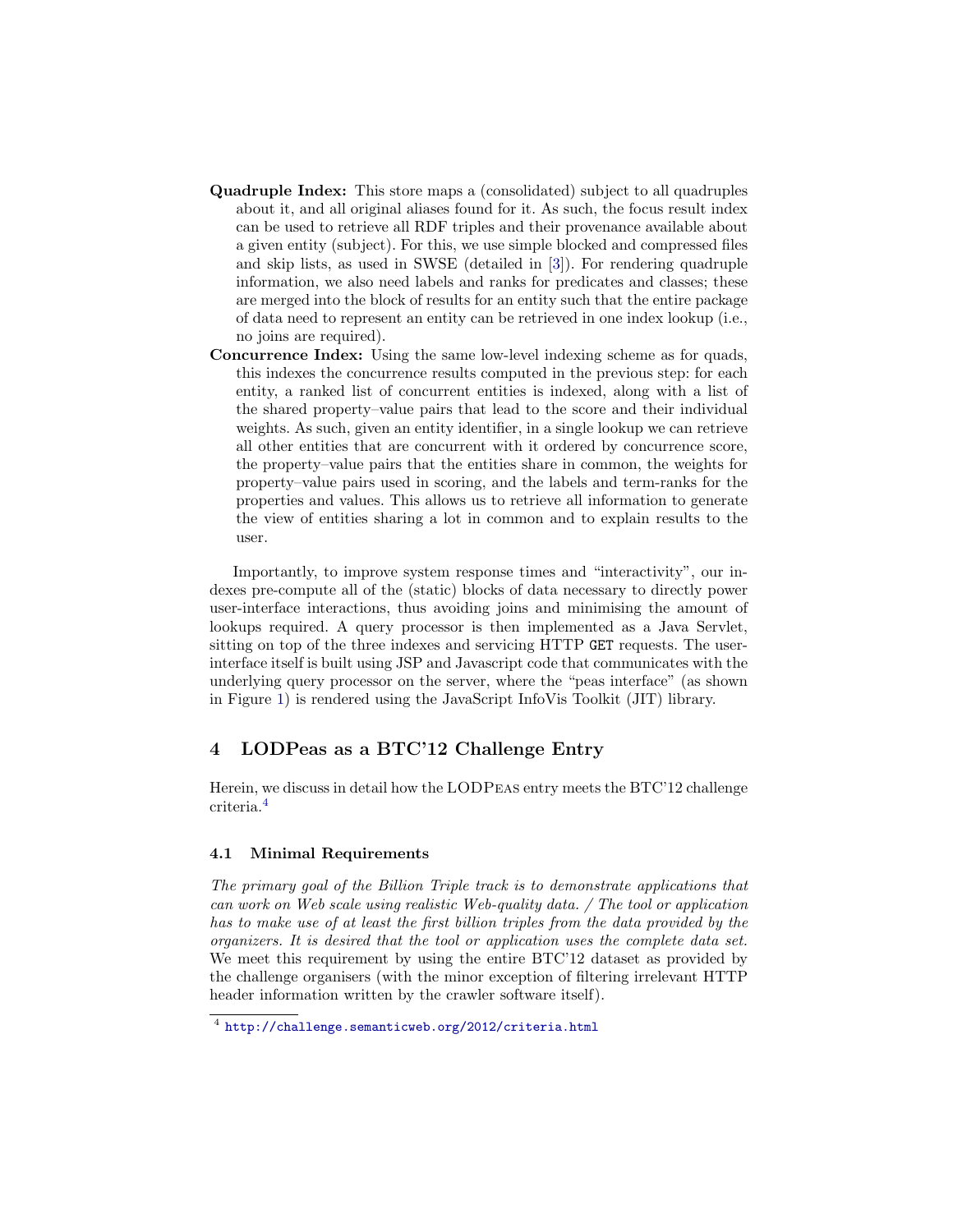The functionality of the applications is left open: for example it could involve helping people figure out what is in the data set via browsing, visualization, profiling, etc., or inferencing that adds information not directly queryable in the original data set. We focus on the browsing and visualisation of entities within the corpus.

The tool or application does not have to be specifically an end-user application, as defined for the Open Track Challenge, but usability is a concern. The key goal is to demonstrate an interaction with the large data set driven by a user or an application. We make an end-user application interface available. We intend to further extend the current prototype over the coming months.

### 4.2 Additional Desirable Features

The application should do more than simply store/retrieve large numbers of triples. We believe that the generic idea of using RDF to generate a visualisation of entities that share many aspects common is a novel idea, and goes beyond a typical "engineering" challenge.

The application or tool(s) should be scalable (in terms of the amount of data used and in terms of distributed components working together). All methods presented are scalable and are demonstrated over the full BTC'12 dataset. We build read-optimised indexes. Previous works have shown in detail how the dataprocessing, indexing and query-processing primitives introduced herein can be distributed over shared nothing commodity hardware [\[3,](#page-7-1)[5\]](#page-7-2).

The application or tool(s) should show the use of the very large, mixed quality data set. This is also met through use of the BTC'12 dataset. It is important to note that our system uses no input other than the BTC'12 dataset and axiomatises nothing further than the details of (Semantic) Web standards themselves. We do not hard-code in specific treatment for any vocabulary or domain, and our methods can be ported to any arbitrary RDF dataset.<sup>[5](#page-6-0)</sup> Interestingly, the diversity of the BTC'12 helps demonstrate the flexibility of our system; to take a few examples:

– searching for entities like cars (e.g., toyota aygo) will reveal other cars with similar specs detailed in DBpedia, Freebase; searching for entities like music bands (e.g., animal collective) or actors (e.g., stan laurel) will reveal performers that have co-starred or collaborated together from sources including DBpedia, Freebase, LinkedMDB, BBC;

<span id="page-6-0"></span><sup>5</sup> We make one small cheat where we manually add some common label and comment properties that are not automatically found to be sub-properties of the core rdfs:label/rdfs:comment properties. Primarily, the manually added properties are taken from the DC vocabulary. (Relevant properties from vocabularies such as FOAF and SKOS are stated in the data to be sub-properties of their RDFS counterparts.)